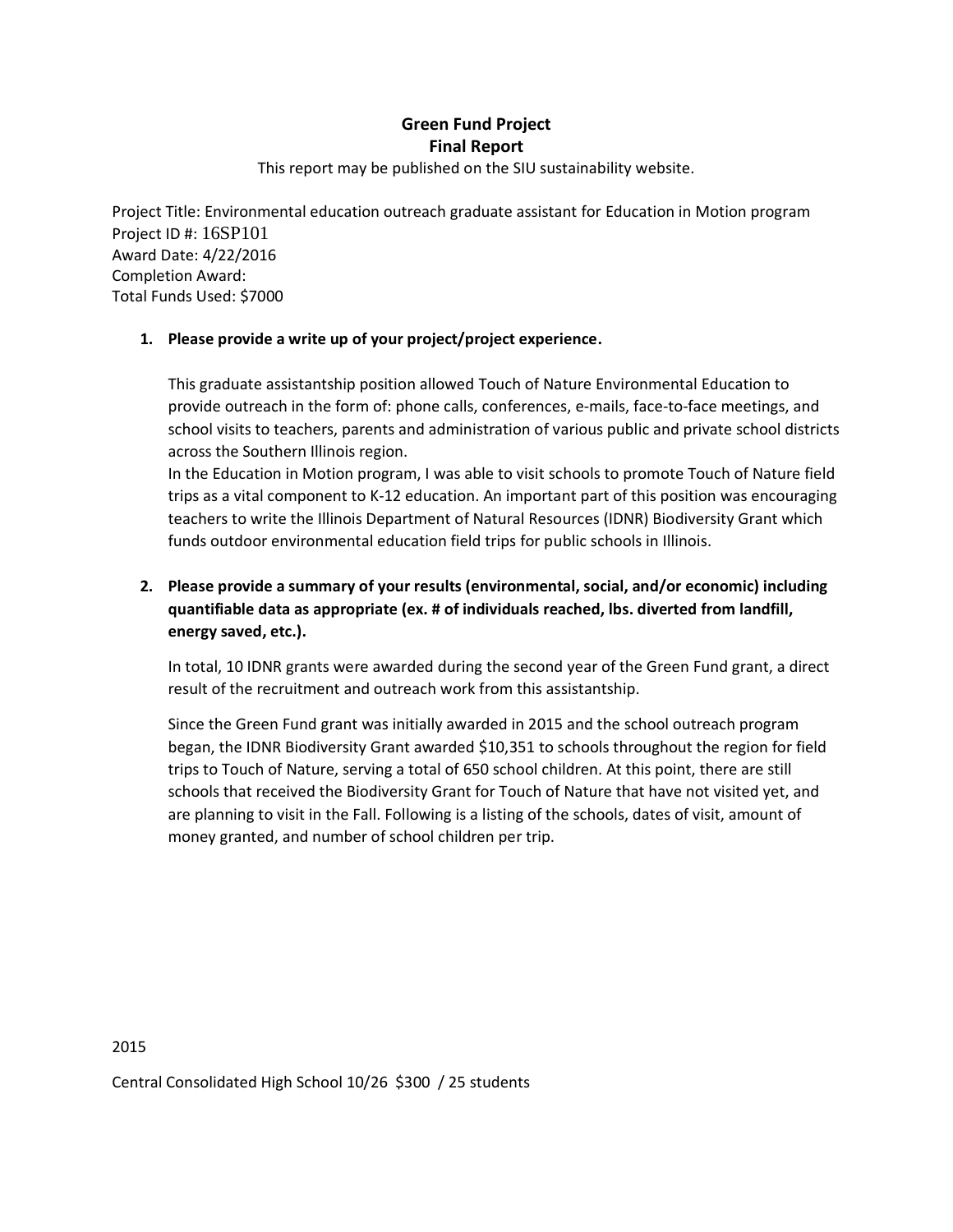Unity Point School 11/6 \$274 / 73

#### 2016

Centralia Junior High School 4/22 \$1002 / 42

Coulterville School 4/28 \$510 / 34

Harrisburg – Eastside Intermediate School 5/13 and 5/23 \$1680 / 92

Murphysboro High School Zoology Club 12/15 \$250 / 9

Harrisburg – Eastside Intermediate School 10/13 \$690 / 44

2017

Central Consolidated High School 4/27/2017 \$750 / 33

Centralia Junior High School 4/28 \$900 / 35

Richland Middle School 5/2-5/3 \$2265 / 146

Desoto Elementary School 5/5 \$195 / 13

Trinity Christian School 5/9 \$80 / 14

Harrisburg Eastside Intermediate School 5/11 – 12 \$1455 / 90

Grand total: \$10,351

# students: 650

## **3. Summarize how your project promoted the Green Fee/Sustainability on campus including, but not limited to, flyers created, screenshots of website, signage, etc. Please include website links, if applicable.**

Each time I traveled to deliver a workshop in schools, I mentioned Touch of Nature as a component of SIU and sustainability, as well as promoting to others that I talked with that my position was made possible by the Green Fund.

### **4. Is there anything you would do differently if you were to do a similar project in the future? If so, please describe.**

Many of the duties in this funded graduate position evolved throughout the year. In the Fall, the work was focused was on contacting new teachers, introducing them to field trip programming options and urging them to apply for the Biodiversity grant. Much of the time was comprised of Education in Motion, where I visited schools and provided short-form introductory programming at no cost to the school. While the exposure and experience for students and teachers helped, I found that the most effective way to forge a relationship with teachers was to set up face-toface meetings where I could sit down and walk them through the grant writing process.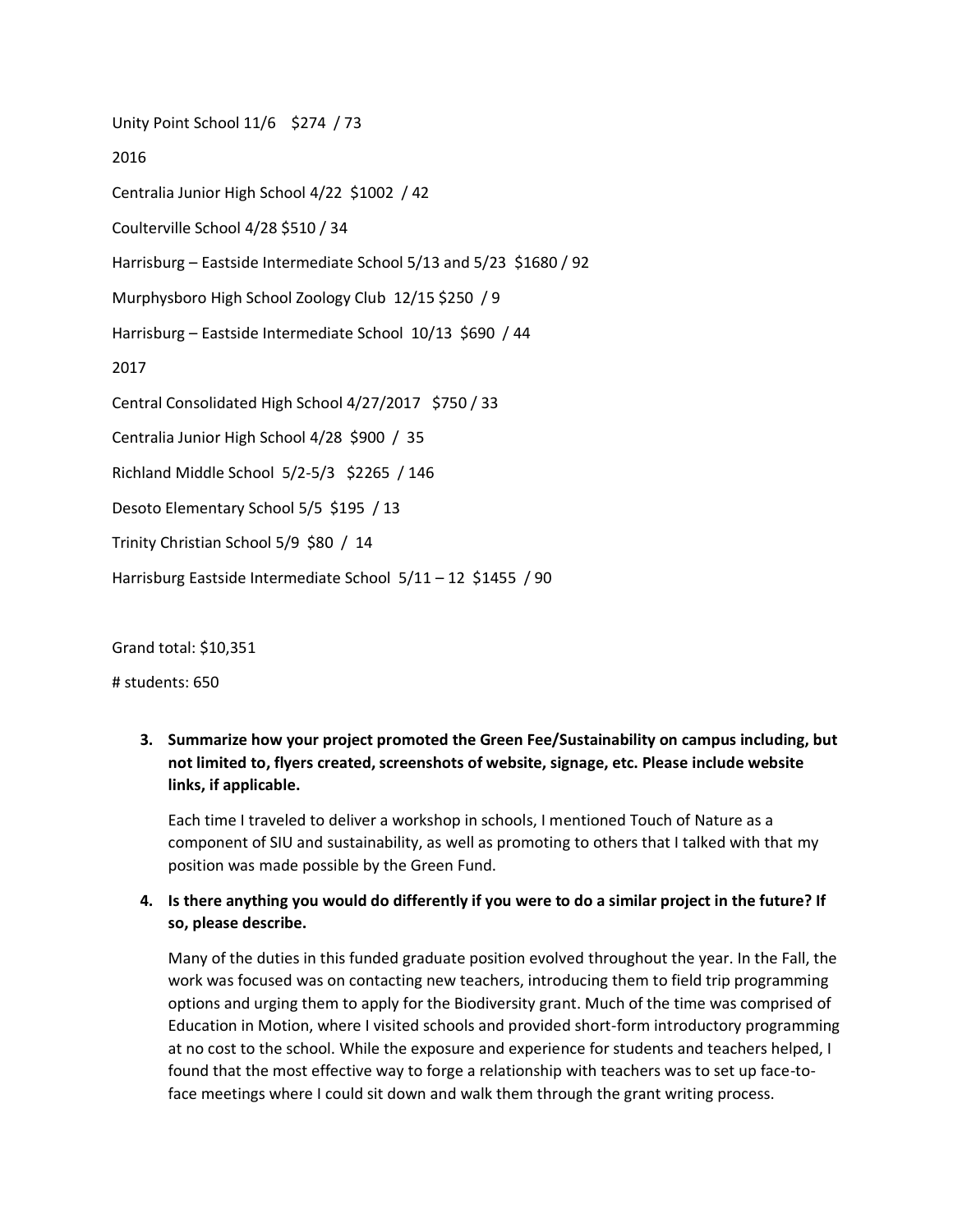In the future, I would shift the position duties away from the Education in Motion outreach student targeted programming and spend more time face-to-face with teachers, as this resulted in more positive relationships and more engagement in Touch of Nature as a long-term annual field trip option. I would also recommend that the outreach position includes scheduled meetings with school boards in Southern Illinois to present on the importance of environmental and experiential education and the opportunities Touch of Nature provides.

**5. Please attach a minimum of 5 digital images –these will be images used to promote interest in sustainability projects on campus. These can be photos of the progress of the project or the completed project.**

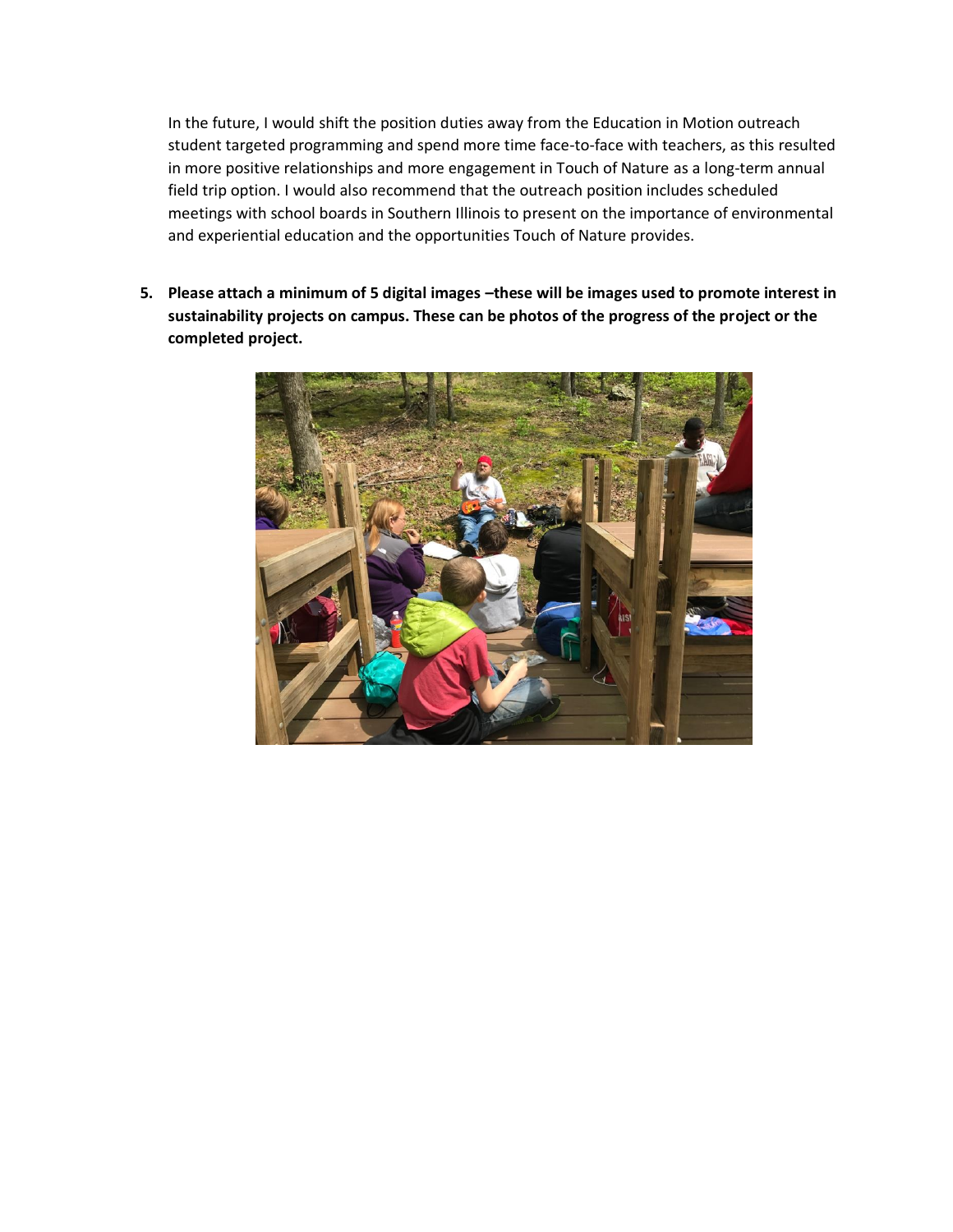